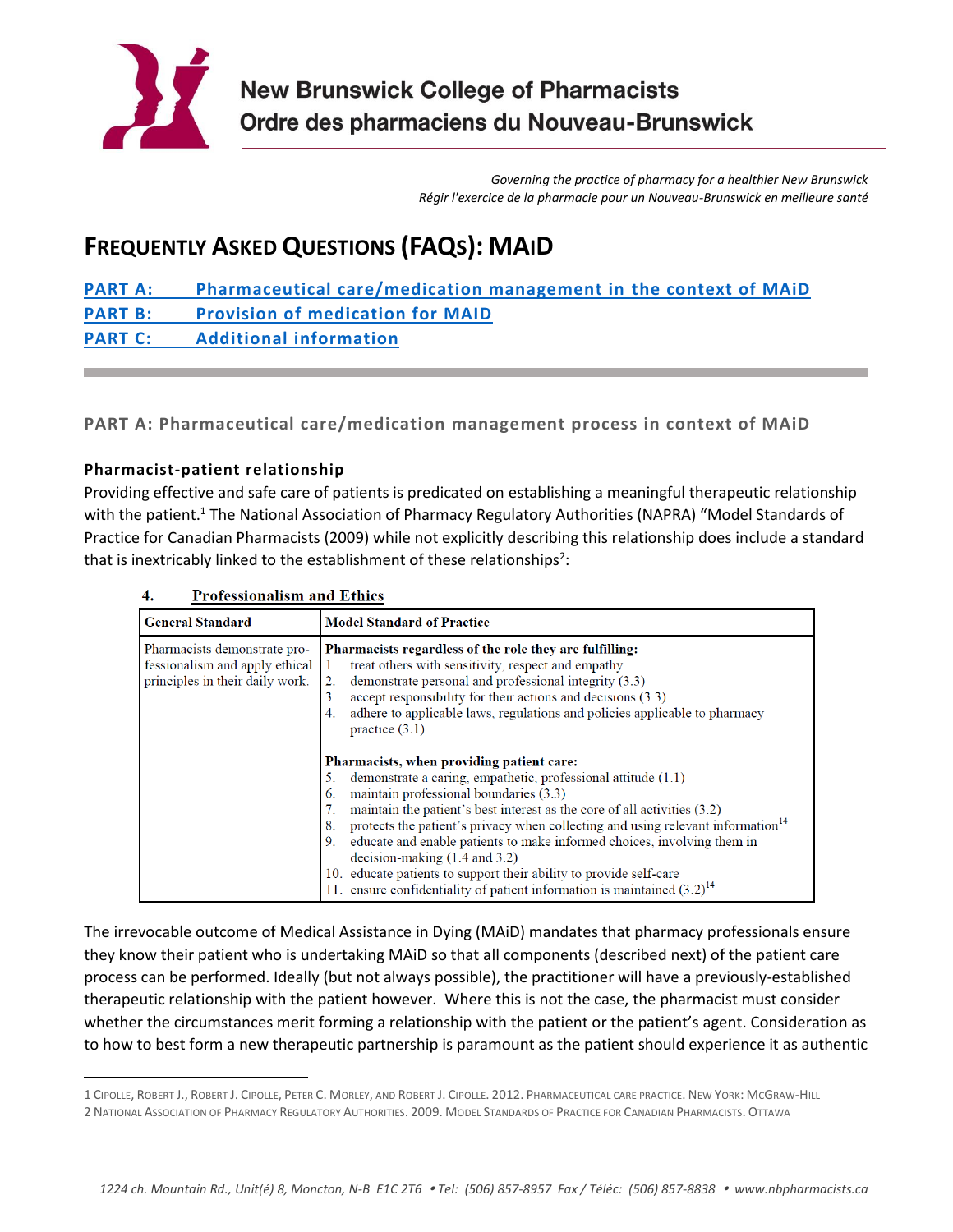and serving a purpose for the patient and the healthcare team involved. There may be instances where a pharmacist could provide good quality pharmaceutical care in MAiD through chart review, team meetings and/or discussions with the patient's agent only. Practitioners should describe and document the relationship that was established with the patient and explain how that relationship allows the practitioner to maintain the patient's best interest in the provision of MAiD.

## **Assessment**

Assessing a patient for drug therapy issues includes identification of whether:

- there is an indication for which a medication is required
- there is a medication for which there is no valid indication
- a drug is not effective either due to it not being administered at an effective dose or because it does not have the intended effect even at the proper dose (i.e., it is not a drug with the best evidence to support)
- there is a safety concern with a drug, either because it's administered at an incorrect (in this case probably too low) dose or because it has unintended adverse effects
- the patient is unable to take the drug because of route or administration issues

Achieving a comprehensive assessment is best done through collaboration with the health care team providing patient care. The pharmacist should be able to access information from the team, the patient chart and the patient themselves to conduct a thorough assessment. The purpose is not to duplicate the findings of the team but to consider those findings in determining drug-related issues (and planning to best address them).

**The first type** of drug-related issue in the context of MAiD should be identified by the physician or nurse practitioner (NP) as the *Act to amend the Criminal Code and to make related amendments to other Acts (medical assistance in dying)* (federal Act) states only these two types of professionals are exempt from prosecution if they lead MAiD discussions.

The pharmacist must consider all the other types of drug-related issues to ensure the safety and efficacy of the MAiD regimen in the particular patient undergoing the intervention.

**The second category**, determination of indication, deserves particular consideration. MAiD is considered the indication rather than the underlying disease state that has resulted in the decision to receive the intervention. The patient and physician/NP have determined the indication as MAiD and there is no need for the pharmacist to confirm any diagnoses other than MAiD. The physician or NP and independent second practitioner must clearly document this indication as well as their finding that the patient has the capacity to consent and has done so. The prescriber must, according to the federal Act, provide the indication along with the prescription for MAiD.

**The third category**, effectiveness of a chosen regimen, is an opportunity for the pharmacist to consider patient factors such as opioid tolerance, body weight or other factors that have an impact on the amount of drug that will be effective for ending life. In addition, there are drugs of choice for MAiD that are used preferentially. Any deviation from these first-line regimens should be identified and justified to ensure the best outcome for the patient.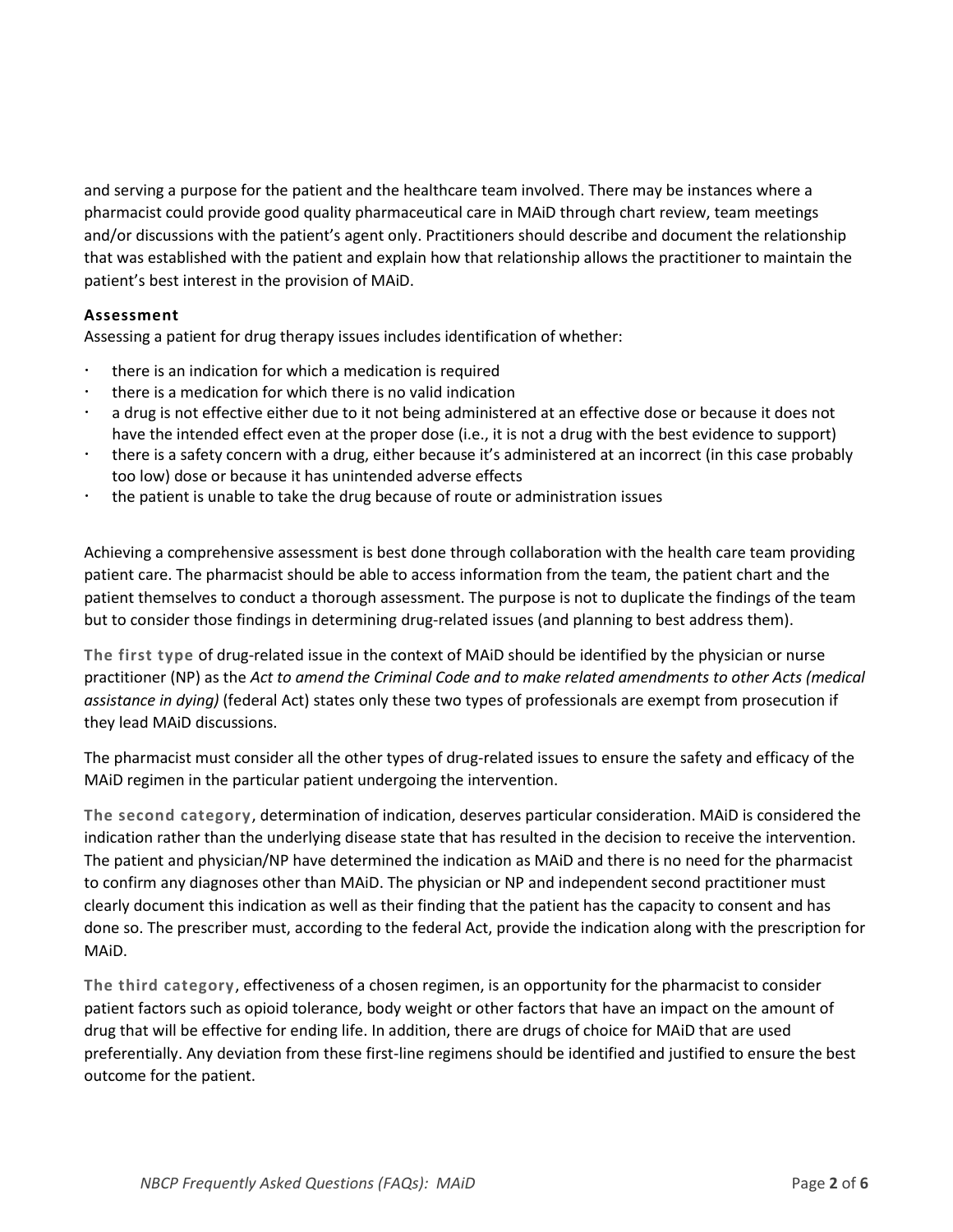**The fourth category**, safety-related drug issues, is a consideration where the recipient has pre-existing allergies to a particular agent (i.e., a contraindication) or where the timing of the administration of various agents may not permit adequate sedation and analgesia prior to a paralytic being administered.

**Finally**, an inability for a particular regimen to be administered should be considered in patients where an oral regimen has been prescribed but the patient may have issues with swallowing. Likewise, if IV administration is complicated by the failure of a line or IV syringe or inadvertent loss of drug (dropped or expelled), there should be a back-up supply immediately available so that the procedure is not interrupted.

# **Planning Care**

# **Q. How do I ascertain regimens of choice in terms of drug regimens for MAiD?**

A. As mentioned in the New Brunswick College of Pharmacists (NBCP) Position Statement: Medical Assistance in Dying (MAiD), the "New Brunswick Regional Health Authorities have collaborated….to establish MAiD prescriptions" which contain current first-line therapeutic options for this indication. If you are participating in MAiD, please contact the office of the NBCP to access the most current information that pertains to these drug regimens. Variation from these first-line regimens must be supported by evidence and justification for the deviation carefully documented. Practitioners are strongly advised to adhere to established protocols.

# **Q. To what degree am I expected to participate in the provision of MAiD?**

A. Please refer to the section entitled "Conscientious Objection" in the NBCP Position Statement: (MAiD)" for more information. If a pharmacist or pharmacy technician decides to participate in the provision of MAiD, it is important to remember that pharmacy professionals do not **lead** the MAiD process at any time. *An Act to amend the Criminal Code and to make related amendments to other Acts (medical assistance in dying)* provides protection to health care providers other than physicians and nurse practitioners who are **aiding** in the MAiD process. Pharmacy professionals collaborate with the health care team to ensure the intervention is achieved effectively and safely through the patient care process.

# **Q. What is done with the unused medication and what documentation is required?**

- A. As mentioned in the NBCP Position Statement: MAiD, "administration documentation (from the medical or nurse practitioner provider) should be retained so that the pharmacy professional can determine how much medication is expected for return to the pharmacy for destruction". It is expected that the medical or nurse practitioner and/or the patient's agent liaise with the pharmacy professional to ensure a plan is in place and is followed for the retrieval and destruction of any unused medication.
- **Q. What if the patient no longer requires medications for MAiD (death, change of plan) but I've already prepared the product?**
- A. In the event that the product(s) required for MAiD have been prepared but not used, they must be returned to pharmacy inventory (if they have not left the pharmacy and have not been mixed or compounded) or transported to the originating pharmacy for destruction (if dispensed from the pharmacy), following all usual and applicable regulations.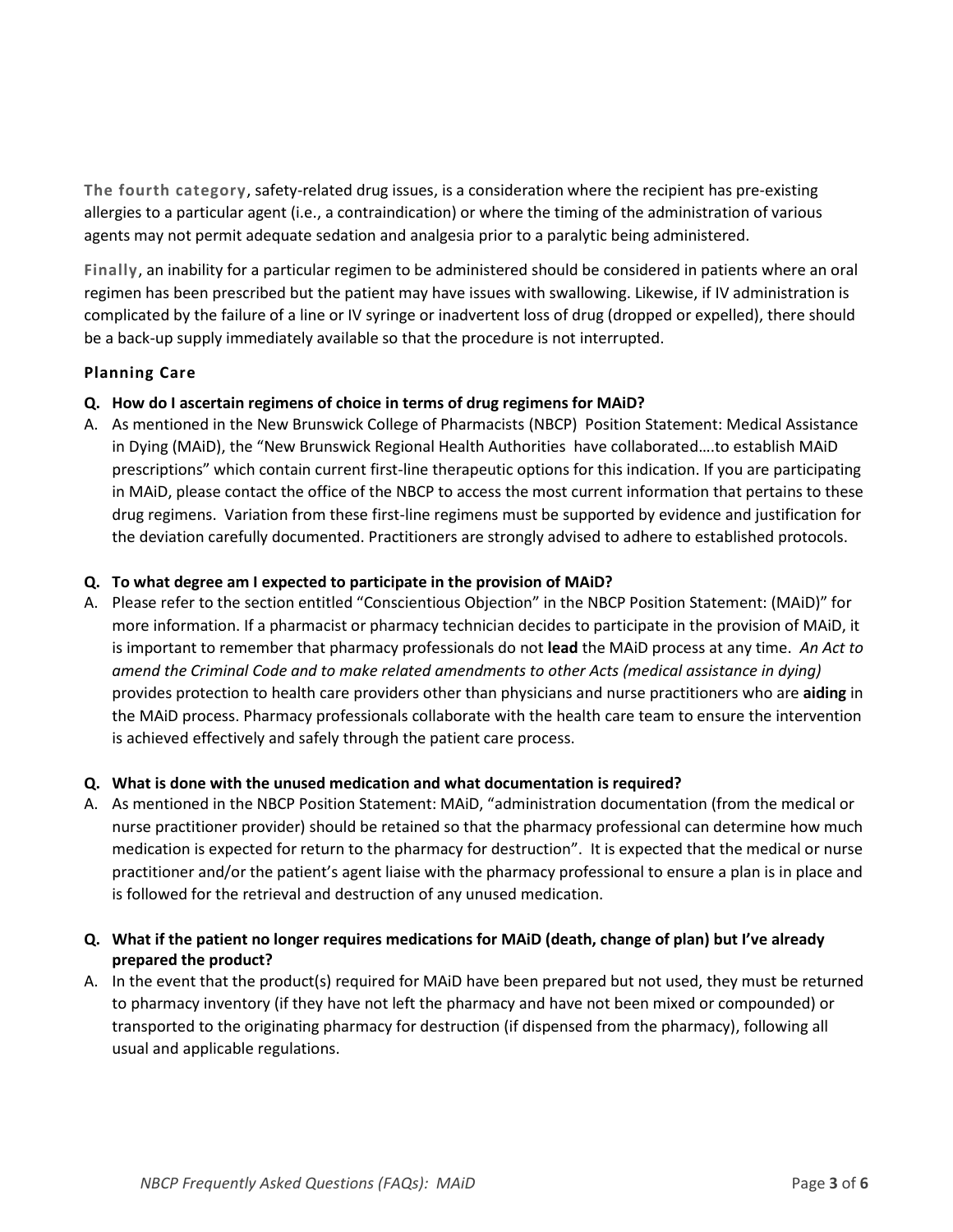#### **Follow up**

The **quality of** MAiD (process and outcome) must be shared (documents and debriefing) within the health care team so that pharmacy professionals:

- Can ensure any left-over drug is returned to the pharmacy for disposal in a safe, legal and environmentally sound manner
- Complete documentation
- Evaluate MAiD in the context of quality improvement of pharmacy services
- Have an opportunity to reflect on the experience. Through reflection and discussion, the professional mitigates the personal and professional stress potentially associated with providing care in the context of MAiD.

#### **Documentation**

According to the Standards of Practice and NBCP Regulations, pharmacists must document appropriate information on the patient record including information regarding assessment, plan of care, record of consent and pertinent patient (or agent) dialogue. A record of interactions with health care professionals within the circle of care should also be retained, as should documentation of follow-up (see above).

The federal government has indicated its intention to create a formal oversight and reporting body that would collect data on MAiD. Regulations outlining the types of data that will be collected and by whom, have not been developed to date.

Until such regulations are in force, the federal government has committed to working collaboratively with the provinces and territories on a protocol for the collection of MAiD data. The College will keep members abreast of any developments in this regard.

#### <span id="page-3-0"></span>**PART B: Provision of Medication for MAiD**

## **Q. I'm working an evening shift and a patient presents a prescription for some medications that look like a regimen used for MAiD. What do I do?**

A. This presentation is a worst-case scenario. Prescribers must, according to the Act, ensure that the presentation of prescription is not the first time a pharmacist or pharmacy technician is informed that the patient has elected to receive MAiD. Interprofessional collaboration is vital to the efficient, safe and effective provision of this intervention. Physicians and Nurse Practitioners must contact the pharmacist well in advance of MAiD so that the pharmacy team can complete their patient care and dispensing process in the provision of MAiD. The pharmacist should not proceed until this conversation has occurred. This process is explored in greater detail below. Conversation considerations:

| Timing of MAID  | Follow-up plan for return of meds for disposal |
|-----------------|------------------------------------------------|
| Duplicate doses | Transport/security of kit                      |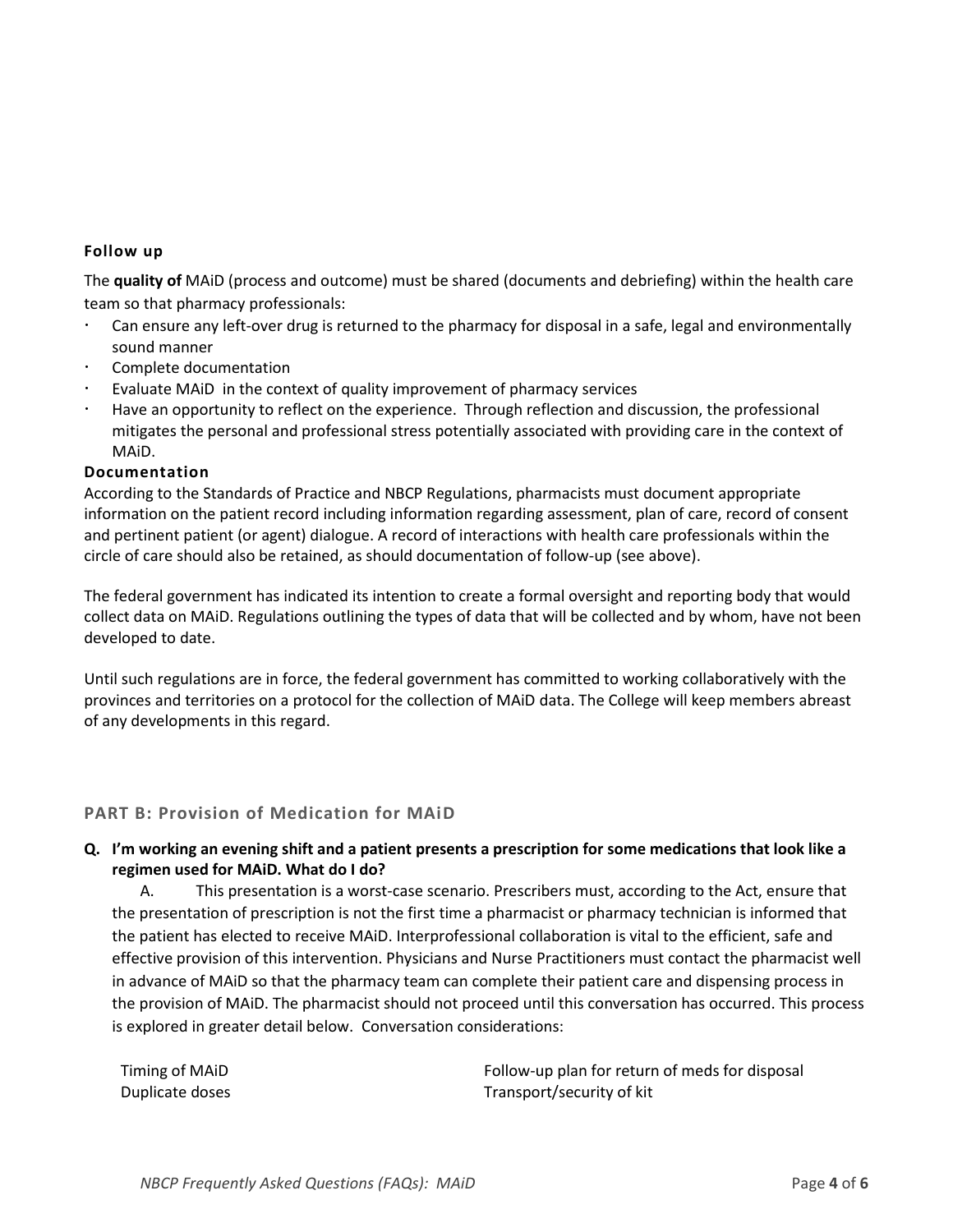Drugs stability Sterility Sterility Documentation requirements Post-MAiD team debrief

Administration equipment required Alternative plan in case complications arise

## **Q. What requirements must a prescription for MAiD meet?**

A. MAiD prescriptions are subject to the same regulations as any other prescription medication (Regulations 17.10 – 17.12 of the *Regulations of the New Brunswick College of Pharmacists*). In addition to the basic prescription content, prescribers (MD or NP) must document:

Indication (MAiD) Date of patient consent Patient eligibility **A** second independent practitioner confirmation of above Expected date of MAiD

**Note: Before filling the prescription, the pharmacist must assess the patient and prescriptions for MAiD as per PART A of these FAQ's.**

#### **Q. How long is a prescription for MAiD valid?**

A. There is no specific timeline of validity, however this prescription is time sensitive. There must be 10 clear days (unless compelling reasons for a shortened wait time exist) between the patient signing off on their request for MAiD and the day it is provided. Pharmacists should discuss with the prescribing MD or NP whether there is a specific date after which the prescription should not be dispensed. Also, if considerable time has passed since the presentation of the prescription, the pharmacist may decide to consult the prescriber to ascertain whether the status of the patient has changed. If any doubt that too much time has lapsed, or that the patient status may have changed, the pharmacist must enter into discussions with the prescriber.

#### **Q. Who is permitted to receive the prepared MAiD medication kits?**

A. The pharmacist or pharmacy technician should liaise with the prescriber to determine how the sealed medication kits will be transported or provided to the recipient. The provision of medication could occur in the pharmacy, hospital unit, practitioner's office or patient's home. For IV regimens, due to the stability of the medications, ideally the prescriber should meet with the pharmacist for transfer. In cases where an **oral regimen** is selected, the plan for transfer to the patient **should** be discussed with the prescriber. It is possible that the patient or his/her agent could collect the sealed oral regimen kit in person.

#### **Q. What constitutes a kit?**

A. Kits should contain medications in as close to ready to use forms as practical. Discussion between the administering medical professional and the pharmacist regarding administration supplies should occur. Duplicate doses may be requested in the event of administration error (e.g., dropped doses etc.) or a requirement for a higher dose. There may be a need for a practitioner to follow an oral regimen (if unsuccessful or prolonged onset of effect) with an IV protocol. These potential "Plan B" scenarios should be discussed and agreed upon. These kits should provide reinforcement of verbal education (to medical professional and patient) in the form of written instructions. They should be sealed or locked to increase security.